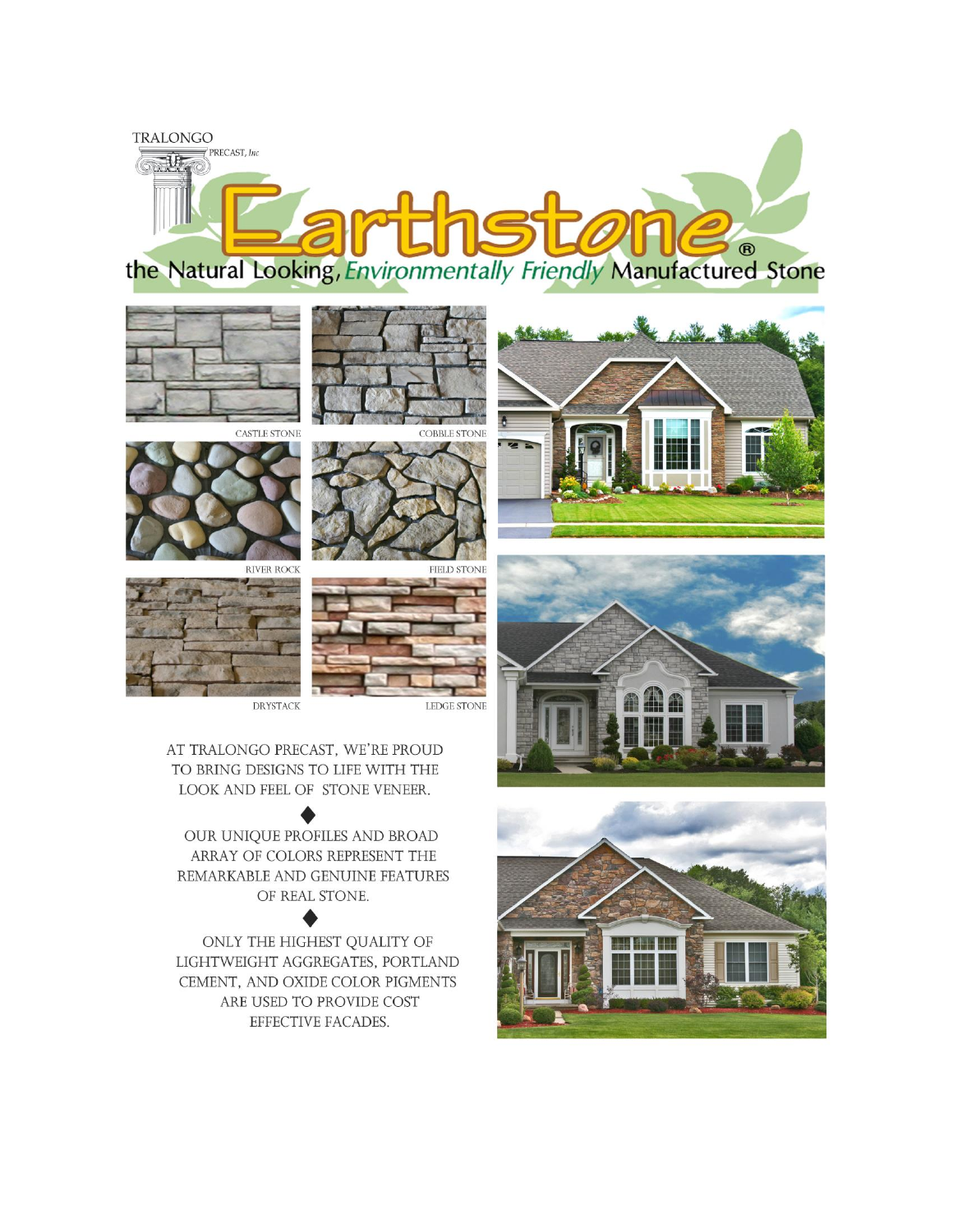# Earthstone®

The Natural Looking, *Environmentally Friendly* Manufactured Stone

SECTION 04730 STONE VENEER SPECIFICATION DATA

### **1. Product Name**

Earthstone®

#### **2. Manufacturer**

Tralongo Precast inc. 2243  $1<sup>st</sup>$  Avenue Schenectady, NY, 12303 Phone: (518)372-1943 Fax: (518)372-2673

## **3. Product Description**

#### Basic Use

Earthstone ® is a lightweight concrete façade, used for both interior and exterior cosmetic purposes. The stone veneer can be applied to any wood frame, steel, masonry or load-bearing wall. Due to the lightweight, stone veneer is not intended for structural use mainly because it does not require additional footings.

### Composition and Materials

Earthstone® is produced by expertly combining Portland cement, lightweight aggregates and iron oxide pigments. The mix is then formed in molds produced from natural stone.

### Sizes and Shapes

Earthstone® varies greatly in size and shape. Detailed sizing information is available on each stone product. Thickness varies from 1 inch to 2 inches.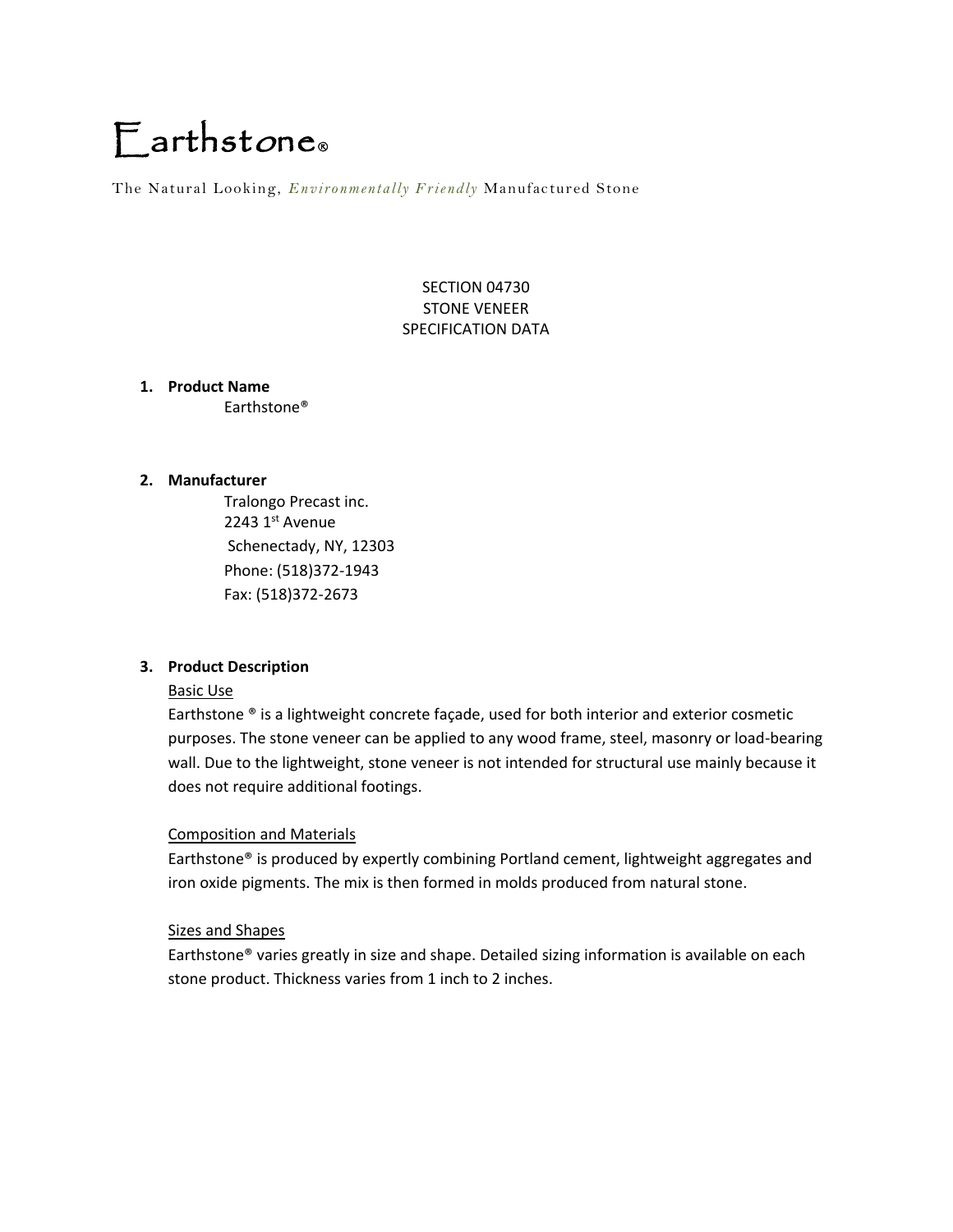#### Styles and Textures of Stone

Stone Veneer – 11 types Styles include: Castle Stone Cobblestone Dry Stack Lime Stone Tumbled Cobblestone Field Stone Flag Stone Ledge Stone River Rock

## Colors

Tralongo Precast Inc. offers many color options for the different styles of stone. Custom colors are also available. See manufacturer's brochure for current color selections.

### **Limitations**

Stone veneer should not be used in areas that may come in contact with harsh chemicals and/or de-icing materials.

### **4. Technical Data**

Physical/Chemical Properties

- a. Compressive Strength: ASTM C 39; 3550 psi
- b. Water Absorption: UBC Standard 32-12; 18 percent
- c. Density: ASTM C 567: 90 pcf.

### **5. Installation**

Installation of Earthstone® is in accordance with the manufacturer's instructions and building code requirements.

Tralongo installs Stone Veneer by using the following:

Tools and Materials

Hammer, Brick Trowel, Scraper, Stiff Brush, Flat Trowel, Joint Tool, Grout Bag, Masonry Brush, Sand & Cement, Selected Stone.

Stone Veneer is then applied over any masonry surface including concrete block, brick, cement etc. Any painted surface is sandblasted first, or stripped of the paint. If paint removal is difficult, or the surface is of frame construction, nail metal lath to wall securely, 6'' on center. Next, apply scratch coat (2 parts washed sand to 1 part Portland cement to lath. Make certain that lath is covered completely with a thin coat  $(\frac{1}{2}$ " to  $\frac{3}{4}$ ") Use a metal scraper or small scrap of lath to